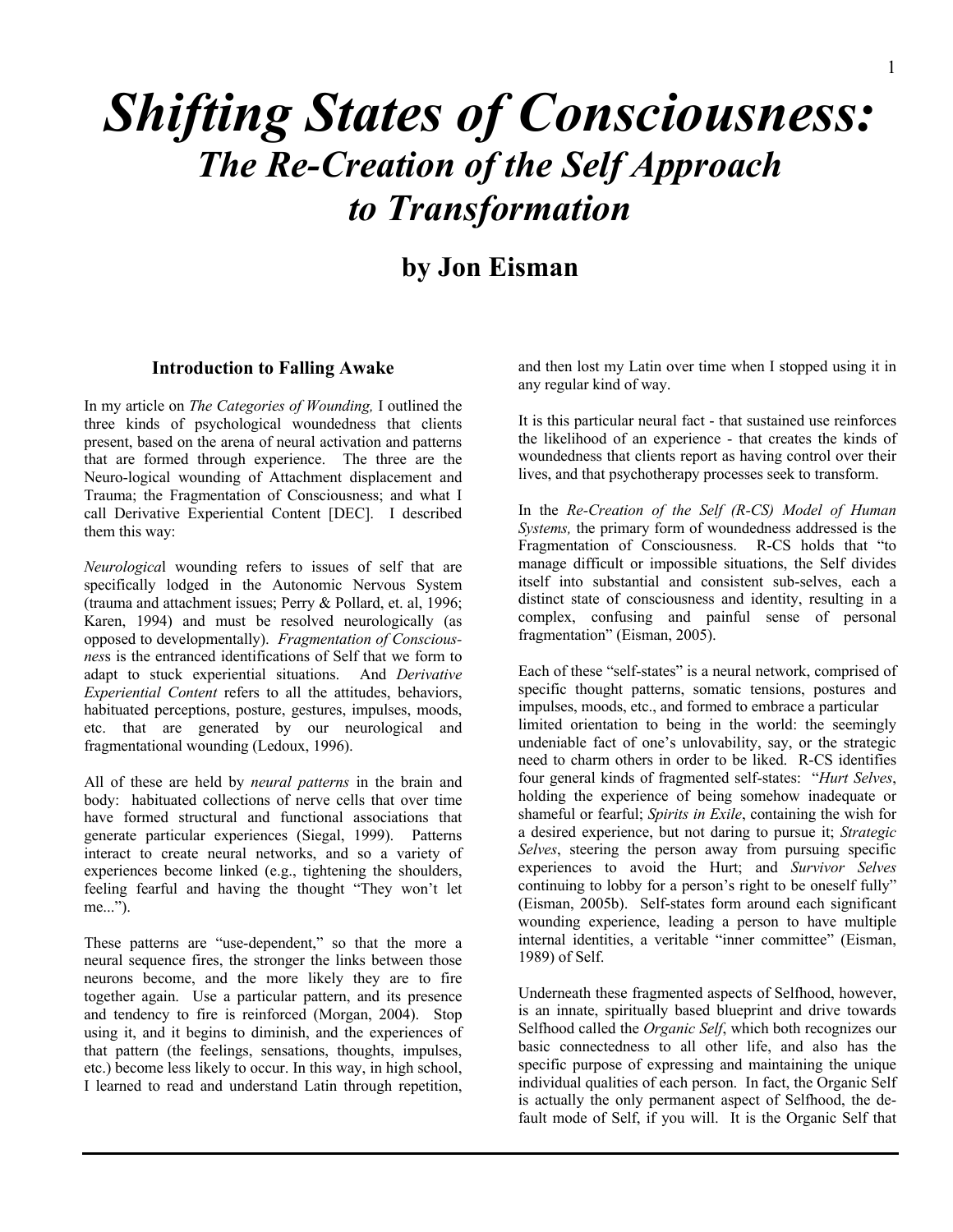puts itself into the various trances of the self-states, in its attempt to reconcile seemingly impossible experiential situations (such as, say, both holding a core sense of lovability and being ignored by one's mother. . . .)

Unable to successfully free herself from this pain by remaining true to her instinctive wholeness, the child resolves this bind by fragmenting her consciousness. Instead of maintaining a single identity as a whole self, the Organic Self puts itself into a series of trances, each trance, or self-state, representing and holding an aspect of the stuck situation (Eisman, 2005b).

Neurologically speaking, we have a neural network that holds the collective, expansive experiences of being in our Organic Selves, and we have, over time, developed parallel neural networks that generate the more confined experiences of our fragmentation. When any of these networks is activated, we experience the specific experiential components - the specific postures, thoughts, attitudes, etc. around which those patterns were formed (Fosha, 2002).

Hakomi, and most methods of therapy, engage the *derivative experiential content* of these patterns, and work to evoke, embody, illuminate, explain and transform this content. In Hakomi, we begin by creating a loving, accepting, compassionate, therapeutic relationship to allow the client's unconscious to trust us as a container for their experience and core material (Lewis, Amini & Lannon, 2000). We then assist the client to immerse in and study his present experiences (the derivative experiential content), as a way to discover the core formative memories that have created limited, habituated beliefs. We then offer a missing experience, which stands in contrast to the habitual one the client expects to have, and so provide a new way to organize one's orientation to life (Kurtz, 1990).

In neurological terms, we are gaining the client's trust so that we can safely activate the neural patterns holding their perception of woundedness; allow them to feel the raw, unfiltered pain of their core neural pattern that generates all the somatic/emotional/cognitive content; and then provide an experience not contained in or derived from this core pattern, thereby requiring the client to use a different or new sequence of neural activation to hold this new experience (Shore, 1994). The newness of this event is what generates the sense of *aha!* that inspires clients, and forms the basis of what Hakomi calls *transformation*. We then go on to work carefully with the client to integrate this new pattern, because, as we know, all such patterns are use-dependent, and the more the client uses the pattern (practices the new belief and generates the new set of thoughts, emotions, postures, etc.), the more solid and habituated the new neural network becomes. Voila! Changes happen!!

In examining this highly effective process, we can note an interesting, almost mechanistic curiosity. Because we orient around our identifications with experiences, we tend to

regard them as real - that is, the fact of experiencing an experience (feeling an emotion, having a certain thought) makes us believe in the absolute quality of that event. If I feel sad often, I must be a sad person; sadness is part of my make-up in the same way that being short or tall or blonde or dark haired may be.

When we look at our experiences from the neurological perspective, however, we can see that if we are sad often, it does not in itself mean that we are a sad person, but only that we have a habituated tendency to activate the particular neural pattern that generates the experience of sadness. Such sadness does not exist until those neurons fire in sequence together. Because we fire them frequently, we assign fact and identity to them, as if there were some reservoir of sadness inevitably within us. In fact, there is no such reservoir, only the frequently or even consistently employed ability to generate that feeling.

Reifying the content of the networks - making them into concrete entities - is the mistake made by earlier practitioners of the expressive therapies. Catharsis was seen as a way to drain such conceptual reservoirs, and, of course, ex-pressing that felt pain had a definite momentary satisfaction to it. But it did little to dismantle the generative neural pattern - in fact, we can hypothesize that such catharsis provides repetition of use, and so more likely serves to reinforce the pattern. Ron Kurtz once described to a group of us a client he had seen who had been doing Primal Scream for nine years! In that client's very first session with Ron, he achieved a sense of peacefulness that he had not previously experienced in all that time, not by wailing and writhing, but through Ron's gently embracing the distraught, actual inner needs of the client.

This example leads us to an equally important perspective: In the same way there is no reservoir of sadness, there is also no inevitably present inner child; only, again, a complex neural network capable of and habituated towards generating the experiences of feeling young, holding one's body in a youthful way, etc (Eisman, 1989). The limbic feeling state of being a child, the skewed perceptual orientations (things look bigger, language gets simpler) and so on, make us believe that we do indeed have a younger self lodged within us; but the physiological truth is that our inner child, no matter how tenderly or not we may feel him or her or them, is actually one more momentary eruption of our incredible experience-making machinery.

All of this clarifies the true nature of transformation: change is perceived when we locate in (i.e., activate) a neural pattern different from the one we expect. If we trust someone, and they do something we feel betrays us, we form a new neural pattern around that behavior, and we move from confidence to suspicion in our dealings with them. In therapy, change happens when a neural network parallel to the old limiting one, becomes the new staging ground for the client's experiences.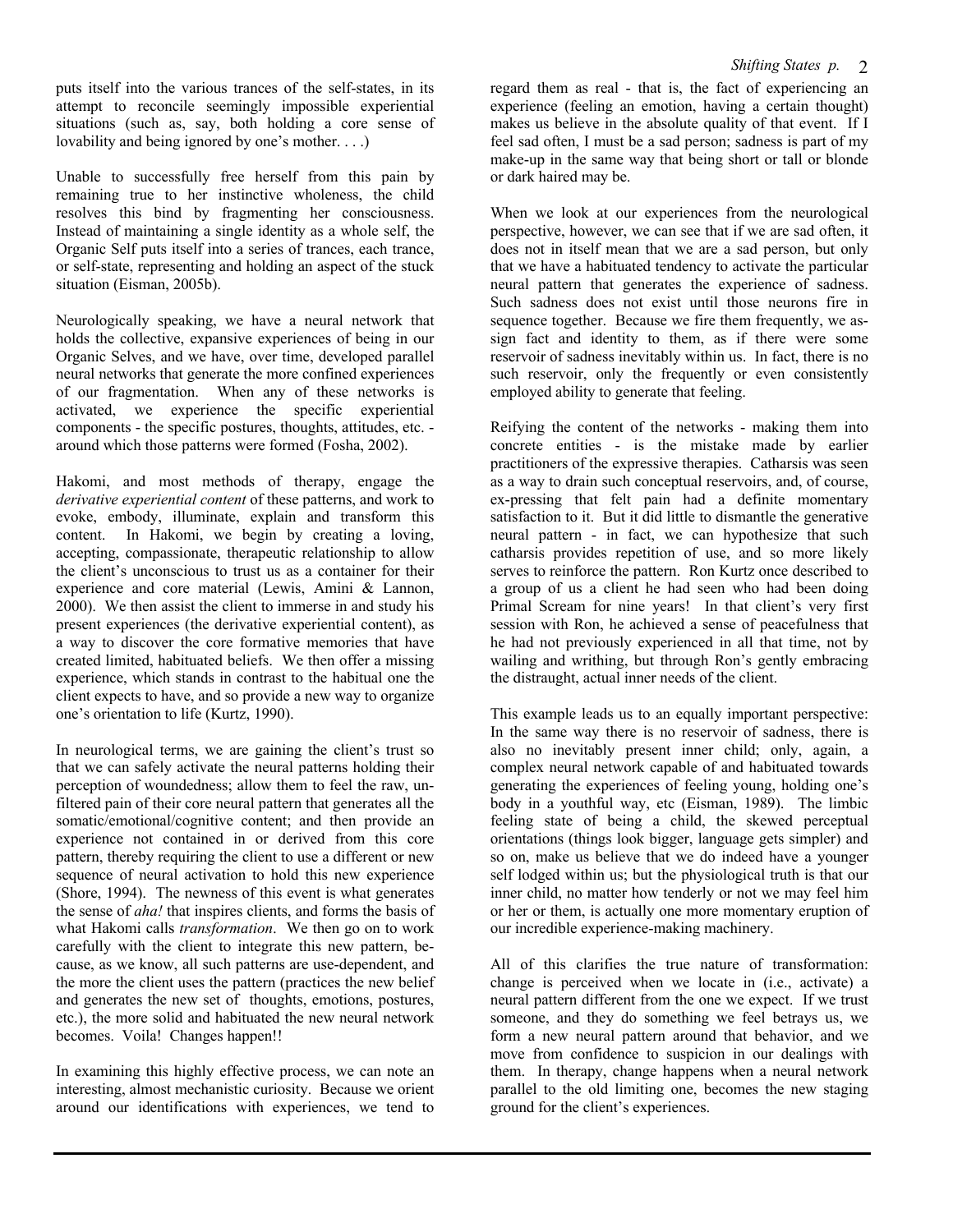As stated above, Hakomi and most therapies do this by assuming the validity of the experiential content, and evoking it to provide an arena for a parallel so-called "missing experience". In R-CS, the notion is held that such parallel networks *already exist*: the innate, always present Organic Self. R-CS therefore pursues change not by engaging fully the experiential content of the limiting patterns [the narratives, the tensions, the feelings, the memories, etc.], but by assessing the state of consciousness present that is generating the content (the *who*, as well as the *what*), and then moving as quickly as possible to the already existing parallel neural track of the Organic Self. The content of the limiting pattern is engaged only enough to allow the client to recognize that this pattern generates a state of experience that is unpleasant, and so become motivated to seek a more preferred state and set of experiences.

We can see a similar process involved in our relation to dreams. While we are dreaming, we are located in a particular set of neural patterns and immersed in the experiential content those patterns are creating. The dream seems real to us. When we awake, however, we move into a different state of consciousness that is engendered by a different neural network. From this waking state, we recall the experience of the dream differently - now it does not seem real, now we are not able to fly, or need to find our way through a vaguely familiar train station - now it is "just a dream," and we believe in the reality of our present state.

In this way, attending to the content of our fragmented selfstates is like trying to understand and manage the elements of a dream, as opposed simply to waking up. The thoughts, gestures, feelings, etc. that the client presents, the sense that he or she has a reservoir of sadness, or an ignored inner child, are all part of the dream of those fragmented selfstates, and, in this context, working with them constitutes dream management. In contrast, R-CS pursues "falling awake." It seeks to engage those experiences just enough for the client to realize he would prefer to wake up, and then, rather than helping the client learn more about the nuances of that dream - all the experiential content held in that neural network - it pursues the immediate shifting of consciousness from the contracted trances of the fragmented selves back into the already present, expansive and experientially preferred state of the Organic Self.

This orientation towards preference is essential to this process. It is based on the perception that the Self's main mission is to prefer and pursue, at any moment, the next self-relevant experience that gives it pleasure of some sort. This impulse towards preferred experience is called the *Organic Wish* (Eisman, 2005b). It applies both to simple momentary urges like "I'm laying on my left side, and now I think I'll turn onto my right," as well as complex, multiyear projects like, "I think I'll become a therapist and go to school for 36 years..."

In Hakomi terms, the Organicity of the client is seeking a preferred state, and so pursues therapy as a means to that end. Hakomi engages the existing state, gradually working towards a parallel experience. R-CS directly employs this *Organistic Impulse*, and allows the client to recognize immediately the nightmare quality of their habitual networks. R-CS, for example, rather than explore the reasons the client has for coming to therapy, might right away purse the aspect of the client's Self who believes she deserve something better.

Also essential here is the distinction between the derivative experiential content and the trancelike *states of consciousness* from which (along with trauma) such content derives. I call these *feeling states*, since they combine both the emotional and kinesthetic senses of the word "feeling" (*I feel happy*; *I feel tense*) along with the distinct qualities of states of consciousness. Feeling states are primarily limbic; more implicit than explicit, more mood than concept, more impulse than plan, more instinct than sensation. We experience them more as a kind of bodily knowing, a sense of being, a mood-framed "world," than as a well articulated phenomenon (Eisman. 2005b).

In shifting from one neural network to another, what is important is not the embracing and clarification of the details of the states, but the felt *preferred* sense of the feeling states themselves. In a debate about flavor, the question would not be whether you like chocolate or vanilla, but whether you like talking about flavor. In therapy, not whether you are lovable or not, but how do you feel when you are processing each of those options. That is, when you are immersed in the feeling state of the perceived reality that you are not lovable, do you like existing this way - would it be ok with you if you were always feeling this way? When you are in the feeling state of *I deserve to be loved*, how is the overall sense of being in that place - do you like it or not? Which way of continuing as yourself would you like to sustain?

Often with clients I will ask them to decide the following; for the next five minutes, would you like to be massaged, or to hit yourself in the head with a hammer? Everyone, of course, votes for the massage. Then, as we continue to work, I'll ask them to notice carefully whether having such and such a thought, or holding their body a certain way, or keeping a certain image in mind, etc. feels like a massage or a hammer to them. Not whether those experiences are important or valid or urgent or to what they lead, but what is the preferential quality of the feeling state - massage or hammer - that they find themselves in when experiencing those events. In this way, we can become clearer about our habits of hammering ourselves, and begin to orient towards experientially preferred feeling states, rather than debating the specific content of those states.

Of course, our varied experiences may not be quite so simple or black and white. Just as we may enjoy both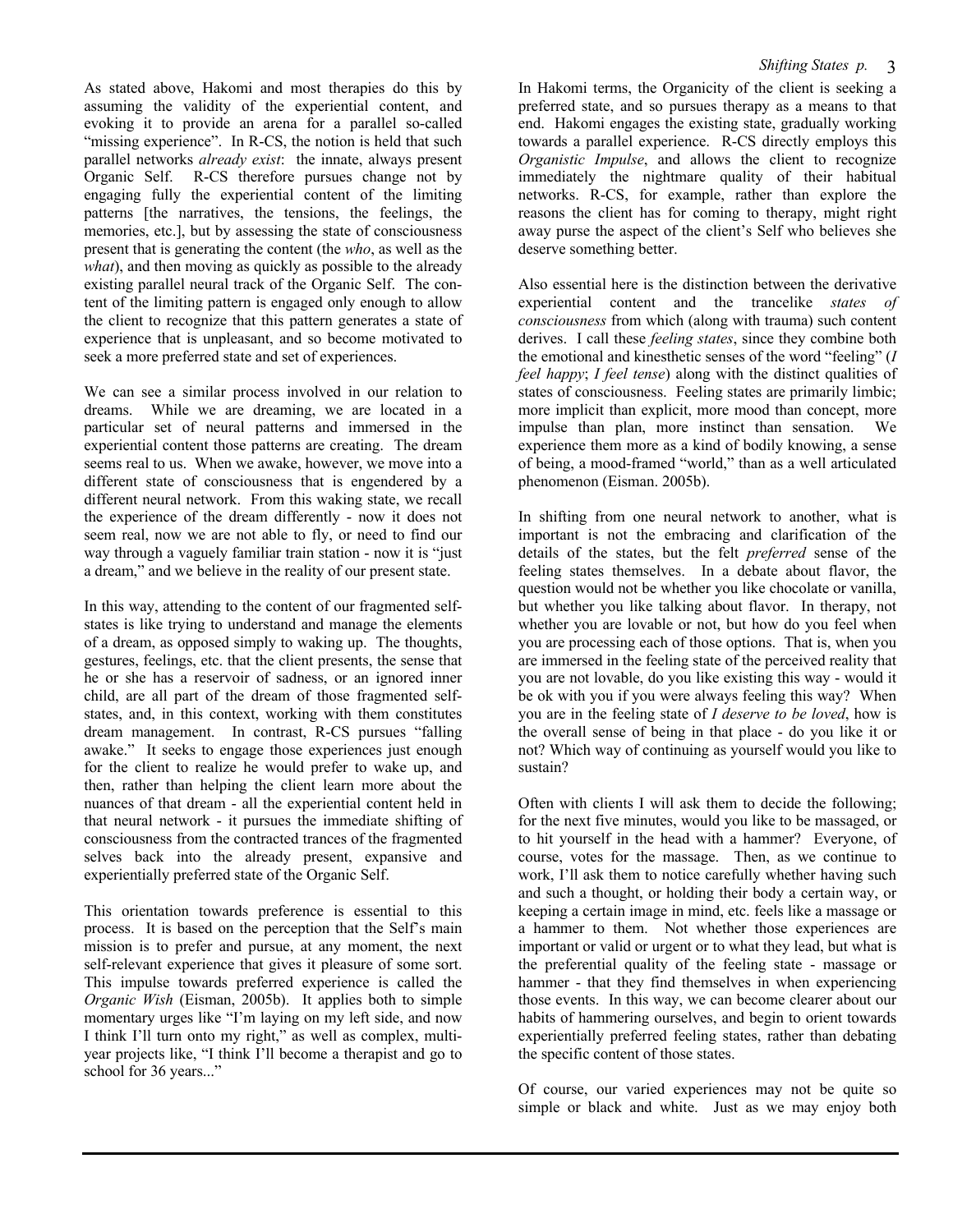chocolate and vanilla, so having a certain thought or emotion may require deeper investigation to become clear, as the word Hakomi states, about where we stand in relation to that particular realm. Inevitably, however, we will eventually be able to discover our preference for experience. And the more painful and limiting an experience, the more black and white the choice will seem. In those cases where an experienced is mixed, and contains both preferred and aversive elements (living with teenage children; for example), it becomes necessary to sort out which pieces are preferred and which require change. We'll discuss this further later in the article.

Because our fragmented states were created solely to hold a single though often complex perspective, it is impossible to argue against that perspective while in that state; there is just no file on anything else, or, to put it another way, there is no neural pattern in that state that can hold a different perspective. So arguing vanilla to the chocolate network is hopeless. In fact, much of what clients present is the stalemate between their self-states; the *I'm unlovable* network counterpointing endlessly the *I deserve to be loved* network. When we invite a client to notice her relationship to this stalemate, neither network has the capacity for selfreflection (only, again, self-declaration of its narrow perspective). To respond to the request, the client must engage *a parallel network* - one organized around noticing and not preaching. In this way, the closed system of the limiting neural network is "jumped", to use Ron Kurtz's term (Kurtz, 1990), and the client is now organizing experience from a different set of neural structures.

Again, essential here is that this new, parallel network will inaugurate a different feeling state in the person. The dueling feeling states of, say, *unlovable depressiveness* and the bittersweet helplessness of *deserving-but-not-having* are suddenly replaced by the optimistic, self-supportive expansiveness of investigating what feels best to oneself. It is essential to the process here that the client be directed, in the moment, to noticing the experiential fact of this more expanded feeling state, because such awareness alerts the client to the dream-trench of the previous trances, and so allows for disidentification with them and their content. If not, the old patterns will quickly reestablish their habitual control of the senses, and the client will return, yet again, to their automatic world of internal struggle. If aware of the feeling state of this parallel network, the client can then, again, recognize which is a hammer and which the massage, and will continue to be motivated to catch themself when they downshift into limiting self-states.

In this way, using mindfulness as a "reference for the preference" (Eisman, 2005b) ultimately requires the client to make an existential commitment to his or her own Selfhood - to choose, moment by moment, whether to massage or hammer oneself. Rather than feeling a victim of one's history, the client is inspired to take responsibility,

fully in the present, for the quality of experience that she has.

R-CS describes various avenues of, or techniques for, assisting this shift in states to happen. Some are verbal, some are somatic, some interactive. All seek to have the client disidentify with fragmented, contracted states and experiences, and to re-identify with their expansive wholeness. All presume the already existent presence of this wholeness (however unpracticed that state may be). In fact, the mere choice of the client to consult a professional in order to seek something better demonstrates this: it is not the client's shame or fear or depression that drives him or her to our offices, but a parallel aspect of themselves that stands apart from their pain and wishes to experience life differently - basically, from a different, preferred feeling state.

Another way of framing this is to consider both the limitations and resources of the client. Clients want to transform their limitations, and this desire itself is an indication of the resource within them. R-CS holds that the presence of resource within clients, even the most seemingly fragile and "damaged," is always present and available. Extreme fragility does not mean diminished actual innate resource; it only means an extremely entrenched set of neural patterns, enabling a diminished sense of confidence in, availability of, and connection to those resources. The tendency to slip into those fragile patterns consistently does not render the parallel expansive patterns any less present or real; only less used. So, R-CS says, let's use them, and use them as soon as we can.

Of course, in an article of this length, we can only describe briefly some of these avenues for shifting, but hopefully it will provide the reader a basic schema from which you can experiment. All of them adapt Hakomi elements: a grounding in the Principles; an orientation to embodied experience, and not just insights; the mindful study of present experience; and various adaptations of specific Hakomi techniques such as Contact, Tracking, and Accessing Directives and Questions in a 4-Step format (contact experience; assure mindfulness; immerse the client in the full felt sense of the experience; have them study the experience for details, meaning or what it leads to).

Among these shifting methods are:

- 1. Through embodying the state that emerges while feeling loving
- 2. Through embodying the state that emerges when feeling Longing for something better (referencing the preference)
- 3. Through the embodiment of the feeling state of any present expansive experience (hope, joy, curiosity, generosity, etc.)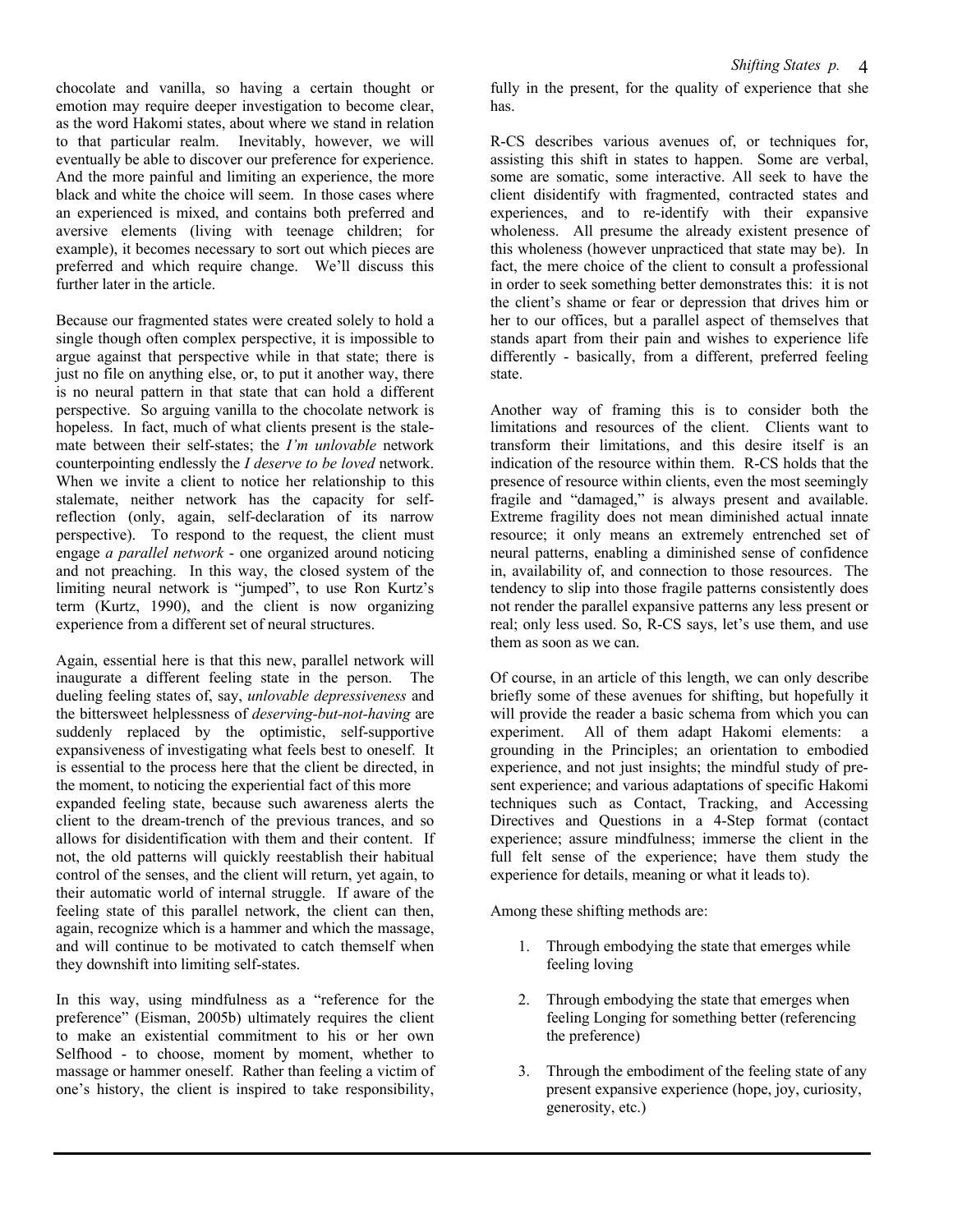- 4. Through pursuing the half-full frame imbedded within a half-empty perception
- 5. Through pursuing the expansive payoff of a contractive experience
- 6. Through pursuing the impulse towards Organic Movement
- 7. Through embracing the Absolutes underlying fragmented behaviors

Each way to assist in the shifting of states is described below.

#### **Embodying the State that Emerges while Feeling Loving**

In this technique, we direct clients to feel their Lovingness, because Lovingness is inherently expansive and Organic. We might invite them to imagine someone they care about (summoning the image of their children often works well), or some place they enjoy (the mountains, the beach. . . .), or a favorite activity (dancing, poetry, kindness). We might ask them to "radiate" connectedness or caring, or to feel compassionate towards someone or some thing (starving people in Africa; the environment). We might access the image and/or feeling of an icon that represents Lovingness (an untarnished and untarnishable jewel, an unquenchable flame, an angel dwelling within and without), and have them radiate from there. Or we might ask them to summon their *wish* for Lovingness: the wish to be loved, or to love someone, or to live in a loving world.

In any case, though the subject and therefore the content of Lovingness may have associations with contracted or fragmented states, the actual presently felt experience of the Lovingness itself is, by definition, always expansive in nature. By directing the client to feel the state they are in while actually feeling their Lovingness, we can help them embody the feeling state of their innate wholeness. And from here, we can have them recognize the fact of the Self who is able to generate and perceive this state. That is, we do not just want them to have a good experience of love, we want them to recognize the source if that love as the innate fact of themselves.

As with all R-CS transformational approaches, we must track carefully for the resurgence of the fragmented states and their perspectives, and be careful to pursue the expansive feeling state desired. A client may be willing to summon an image of his son, for example, but that image may quickly also evoke his guilt at being absent so often. It is important for the therapist to gently but firmly direct the client to return to the initial, loving state that first summoned the image, and to have the client immerse fully in that network.

We can then work to have them shift into this state at will. and to stabilize and apply the feeling state and the inherent state of Selfhood in everyday situations (more on this later).

#### **Following the Longing (referencing preference)**

In this approach, we utilize the hammer and massage notion of having the client become directly aware of the quality of his or her feeling state, and then seek a preferred one. Though of course all techniques are never linear and predictable, the general sequence of this approach is as follows: have the client embody fully and mindfully their present limiting experience; then ask him or her or them to notice if they wish it were different - if they *long* for something better. By locating in the longing, which is not part of the complaint network, the client, as described above, has already shifted into, and is now momentarily identifying with, the expansive side of their world.

Along the way, there are many other subtle pieces employed to achieve this shift: We embrace and align with any ambivalence, defensiveness, self-protection, etc.; we radiate certainty that the client is indeed already whole; we help them find a more foundational experience of truth and wholeness in their sense of core being, and so on.

Once in the expansive realm, we work to solidify the subtle paradigm shift in orientation, and what they are now invested in and identifying with: To have them realize, immerse in and study that this is a preferred *feeling state*, parallel to the *content* of the story or issue. We help them grasp that this shift in feeling state has taken place, and that they like being here better*: ie,,* have them recognize their preference.

Next, we work to stabilize this state as an ongoing way of being: an always available and preferred state of Self. We integrate this new state with their everyday lives. In addition, we have to help them recognize when they are in the process of, or have already shifted back into, a limited, habitual, fragmented state. In fact, this part of the process is actually the most time-consuming. The old habits are so strongly entrenched, that most people automatically return to these limited states right away. It's fairly easy to get anyone to shift; the hard part is having them sustain the new state. It becomes the therapist's job to "sheepdog" the client, gathering up aspects of Self as they stray from the expansive herd, and helping them shift back into wholeness and preferred states. In doing so, we activate the usedependent process, and the more we assist the client to use and develop a preferred state, the sooner the preference becomes the default orientation.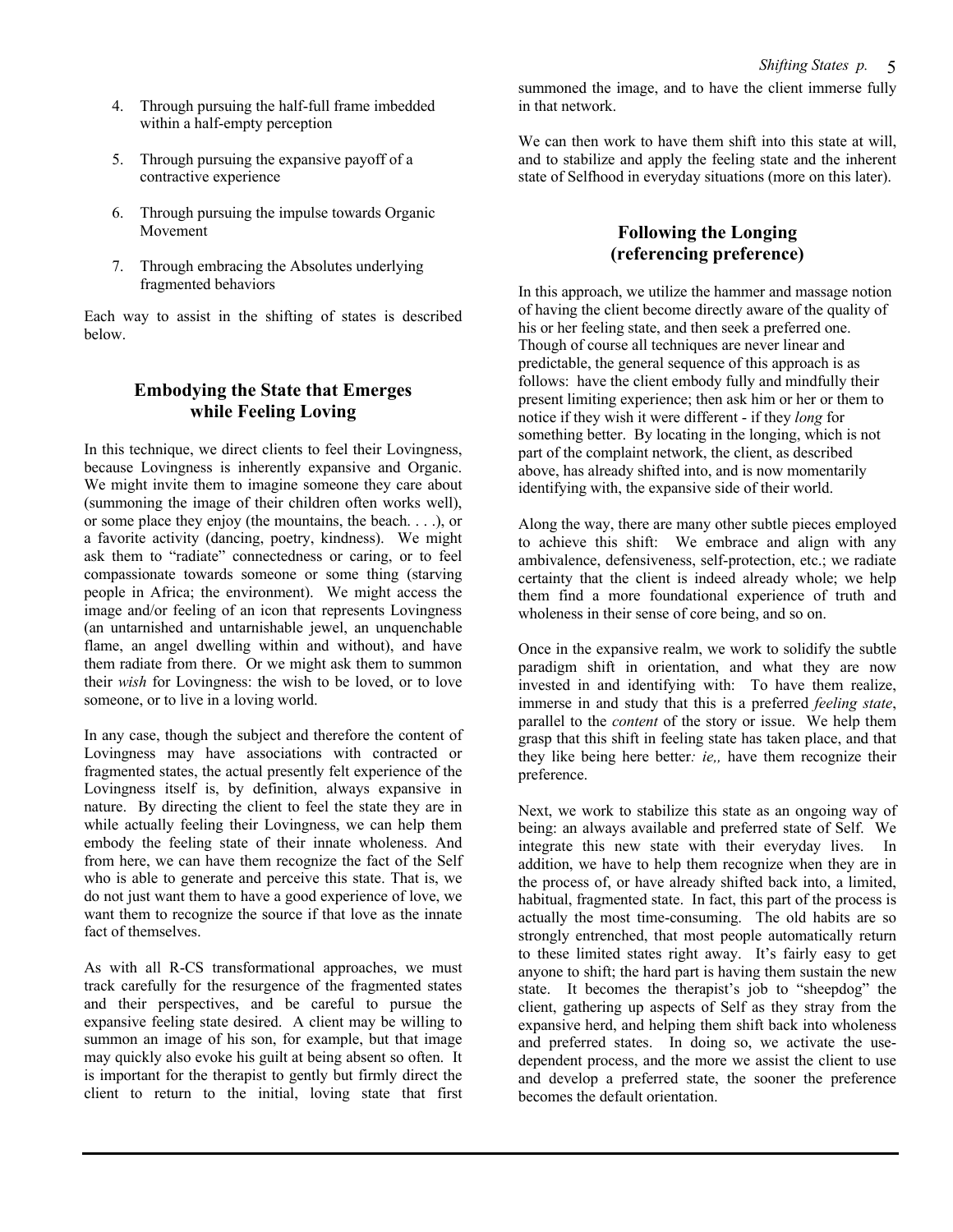Finally, we have the client assess the original presenting problem from this preferred state. Like consulting an Oracle, the new state will have an expanded, open, inclusive perspective, and can provide wiser and more holistic counsel to the person than their old, contracted and agendadriven trance states could. A co-worker who had been seen as annoying may now evoke a wave of compassion, or a terrifying encounter in the forest might now be viewed as a learning experience. A woman who had been driving herself to distraction trying to decide about staying in school or dropping out discovered from her more expansive state that what she really needed to do was to commit more fully to each action that she took; school or not school, didn't matter - her real interest lay in investing fully in whatever she did (yes, she stayed in school).

#### **Embodying a Present Expansive Experience**

In this technique, rather than embody the limitation and seek its opposite, we track immediately for any expression of expansiveness or wholeness in the client (hope, confidence, clarity, happiness, freedom, determination, generosity, etc.). We then have them fully and exclusively embody this experience, and notice the felt sense of Self in the expansiveness, first as the experience itself (*"feel your determination"*) and then more generally (*"feel how you are someone who is determined"*). We then work to expand this feeling into the awareness and presence of a generalized expansive state of Self, usually around the pleasure and then the truth of the state ("*let yourself feel how good this place or way of being is. And let yourself decide: is this true, is this actually YOU who is feeling this way?*")

From there we have them *identify* with this state as a fact of being themselves (*"so just be this you, the you who feels good and is determined and knows your truth . . . ."*], and then as before, work to stabilize this identity and also use it as an oracle for present life concerns.

Here's a dramatic example, from a client I worked with. A 30-ish male, he had been struggling for a long time with a very tumultuous marriage. He came in one day, sat down and told me, with great presence and determination, that he had decided once and for all: He was going to kill his wife! My response to him: "*It must feel really good to be so clear . . .*" At first startled by my reply, he soon acknowledged that it did feel good. We then pursued embodying the felt state of clarity - not referencing being clear about killing his wife, just the absolute state of being clear. This eventually led to him embodying a general sense of empowerment, from which he realized he did not really want or need to kill his wife, or anybody. We worked on him retaining this sense of empowerment regardless of what his wife, or anyone else, did or did not do.

## **Pursuing a Half-Full Frame within A Half-Empty Perception**

This method is based on the recognition that everything we do has its foundation in our wholeness. Even our choice to fragment consciousness is an act to preserve our wholeness by dividing it into situationally expedient parts. As a result, embedded in any contracted experience or perspective, lies an expansive foundational impetus. By pursuing this halffull part of the Self's cup, rather than the presenting half empty, we once again have immediate access to the client's felt sense of wholeness.

Much of this requires listening for expansive causation and implication. If the client is hurt, there must be someone who knows about feeling good. If they complain about screwing up, then they must be someone who wants to do well.

The general process is this:

- 1) Listen to, engage with and have the client embody whatever contractive issue or experience they are presenting.
- 2) Hold in your own perspective that this contractive outlook is the half-empty framework of an expansive wish, and contact this more expansive element, by offering a half-full reframe. For example, if the client says, *nobody loves me*, the therapist might reply, *you want to be loved*; or, *you know something about love.* Or if the client laments, *I always screw up*, we might respond with, *you want to get it right*; or, *you have a sense of what success would be*.

As the client acknowledges this reframe, we then help him embody its *feeling state* - again, avoiding discussing the content and its veracity. The client will almost certainly tend to revert to the fragmented content of their limiting frame (*yeah, buts* are common here: *yeah, I know about love, but no one seems to care . . . .*), and to continue to argue the contractive position. The therapist also needs to avoid the specifics of the half-full statement he or she made. We wouldn't, for example, pursue "by whom they want to be loved", or "what success would look like"; we only want to have them notice & embody the state they slipped into as they embraced the reframe. Again, we are seeking the feeling state of the parallel network, and not the content, good or bad, of any of the states.

After establishing the half-full-based feeling state, we then proceed as above, stabilizing the Self who operates from this expansiveness, and practicing and using the new state as an oracle.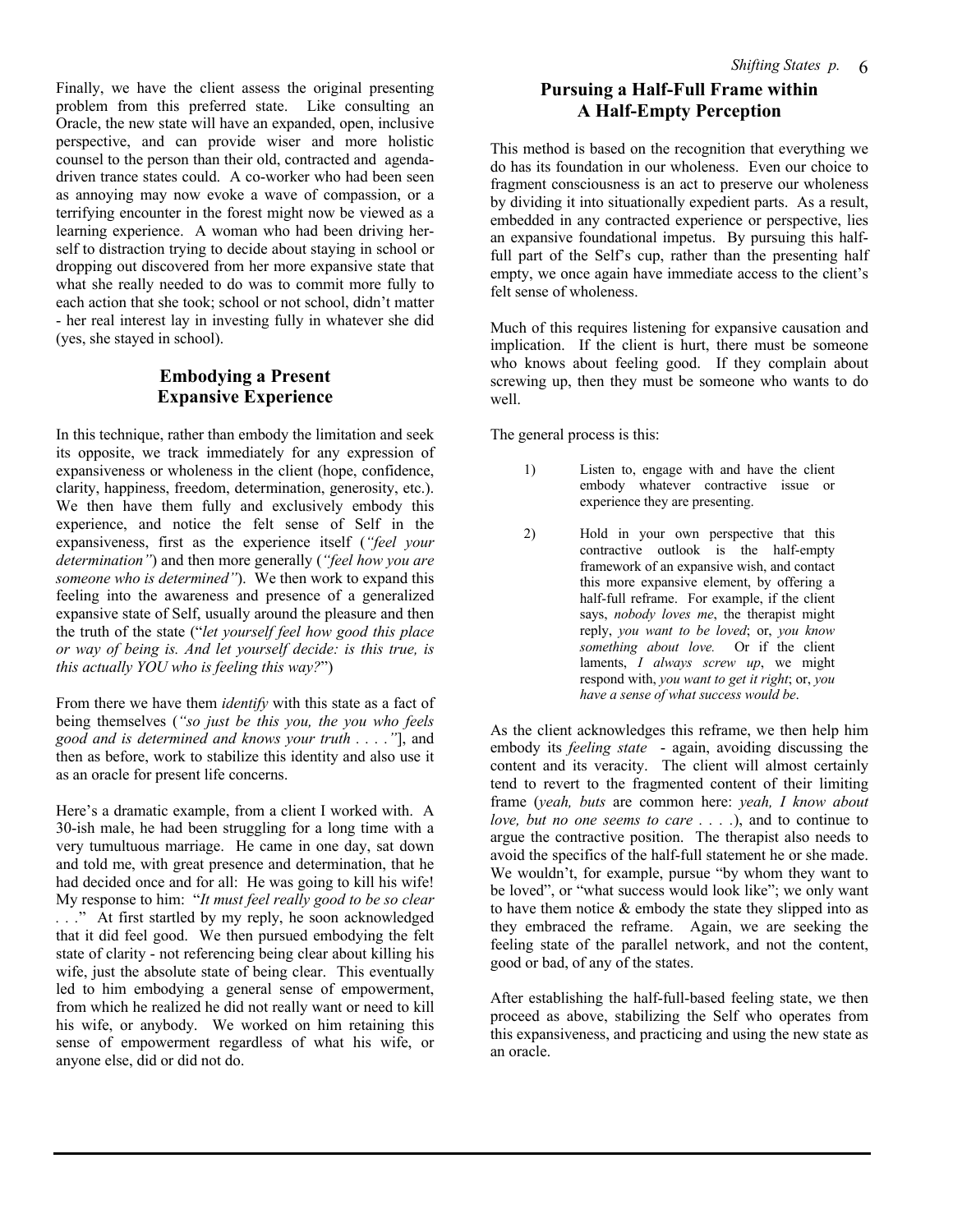#### **Pursuing the Expansive Payoff of a Contractive Experience**

This approach is also founded on the notion that all fragmented states are actually skewed permutations of the Organic Self, and so have their origins in the impulse to do something beneficial for oneself. Here, rather than just contacting the half-full side of the contractive coin, we ask the client to search for the benefit they derive from holding their limited position. In other words, there is almost always a *payoff* for the fragmented stance - while apparently stifling the overall expansion of the Self, it actually serves some larger, self-promoting function. Like cutting off a limb to save a life, our procrastination may buy us some secret freedom from having to do more than we want; or our numbness around sex may let us have a sense of control in a relationship; or the knotted tension we carry around in our shoulders actually allows us to feel our physical presence in the world. When I invited a student in a class to investigate below her statement that she keeps chasing after this fellow who isn't responding to her, she discovered that all that chasing gives her a great sense of aliveness - the chase was the payoff, and not the possible relationship. She needed to stop the fruitless pursuit of that person, and to redirect her pursuits to more satisfying ways to feel fully alive.

As before, begin this technique by having the client embody fully whatever contractive or fragmented experience he or she presents. Then, with great mindfulness, focus and precision, have them search carefully within the felt sense of the embodied experience for anything at all that in some way feels good or useful. Make sure the search takes place within the felt sense of the experience, and not just as a cognitive guess - watch out for things like, *well, I think it could be doing something to protect me*. Such surmises will not have originated from a strong, expansive feeling state, and therefore not provide a doorway in to the client's felt wholeness.

When they recognize the payoff, it will usually be attended by a sense of having landed in the truth. It will feel right, typically, and somehow satisfying, perhaps surprising, often even a relief. Have them then embody this expansive felt sense of the payoff.

Again, be careful not to fall into the trap of debating the "yes, but" of the content. For example, if the client discovers that her hostility towards men protects her from getting hurt by someone, you might direct her to "*feel how you're someone who knows she wants to protect herself*," but not, "*feel all the ways you might be able to protect yourself from that fear.*" To contact her being someone is to establish her expansive identity; to investigate how she might protect invites the fear that it won't happen.

After establishing the expansive state, proceed, as above, with stabilization and practice.

### **Pursuing the Impulse Towards Organic Movement**

Our bodies have an Organic orientation to their own innate somatic being and truth. We often habitually co-opt our somatic resources in service to the psychological needs of one or more fragmented selves: we chronically tighten our shoulders to take up less space in the world, or we puff up our chest to intimidate others we unconsciously fear may dominate us.

Underneath such diversions, our bodies retain a sense of how they would like to be and what they truly would like to do, if not sublimated to our psychological needs. So, if we invite someone to feel deeply into themselves, ignore anything besides their actual present bodily experience and just encourage any part of their body to follow unconstrained impulse and do anything it wishes - big or small, fast or slow, one finger or their entire back… - the Self will typically respond with some kind of movement that originates from a well of personal purity. Might be a sigh, might be a roll of the neck, might be sitting back, might be clenching a fist…

We can then have them feel the rightness of this movement, it's innate truth and pleasure, and follow these feeling states to the Organic Self who is this body and can move in this authentic way.

Through Embracing the Absolutes Underlying Fragmented Behaviors

One foundational element of the Organic Self is that it is fueled, guided and driven by a set of moral assertions, collectively called the Absolutes. They are universal human values, innate to us, and inform our preferences, desires, actions and interactions. Among them are such beacons as truth, freedom, abundance, connection, empowerment, lovingness, preciousness, clarity, solidness, balance, integrity and more.

ANYTHING we do, whether from our Organic or fragmented selves, has at its roots an orientation to express and/or attain one or more of these Absolutes. Our Organic Selves see them in an integrated, mutually supportive way: *we deserve to connect with others because we are precious and love is abundant and we feel solid both alone and in relationship*. Our fragmented selves are often entrenched in specific, only partially embodied aspects of the Absolutes, and this leads to conflict within us: *it's dangerous to connect because I'll have to surrender my freedom to the other person.*

So a shirt may fit us perfectly or it may be too large or too small, or it may even be ripped, but if we focus on the fabric, not the fit or the form, we can arrive at the elemental nature of the garment. In the same way, if we direct the client to notice one or more of the absolutes involved in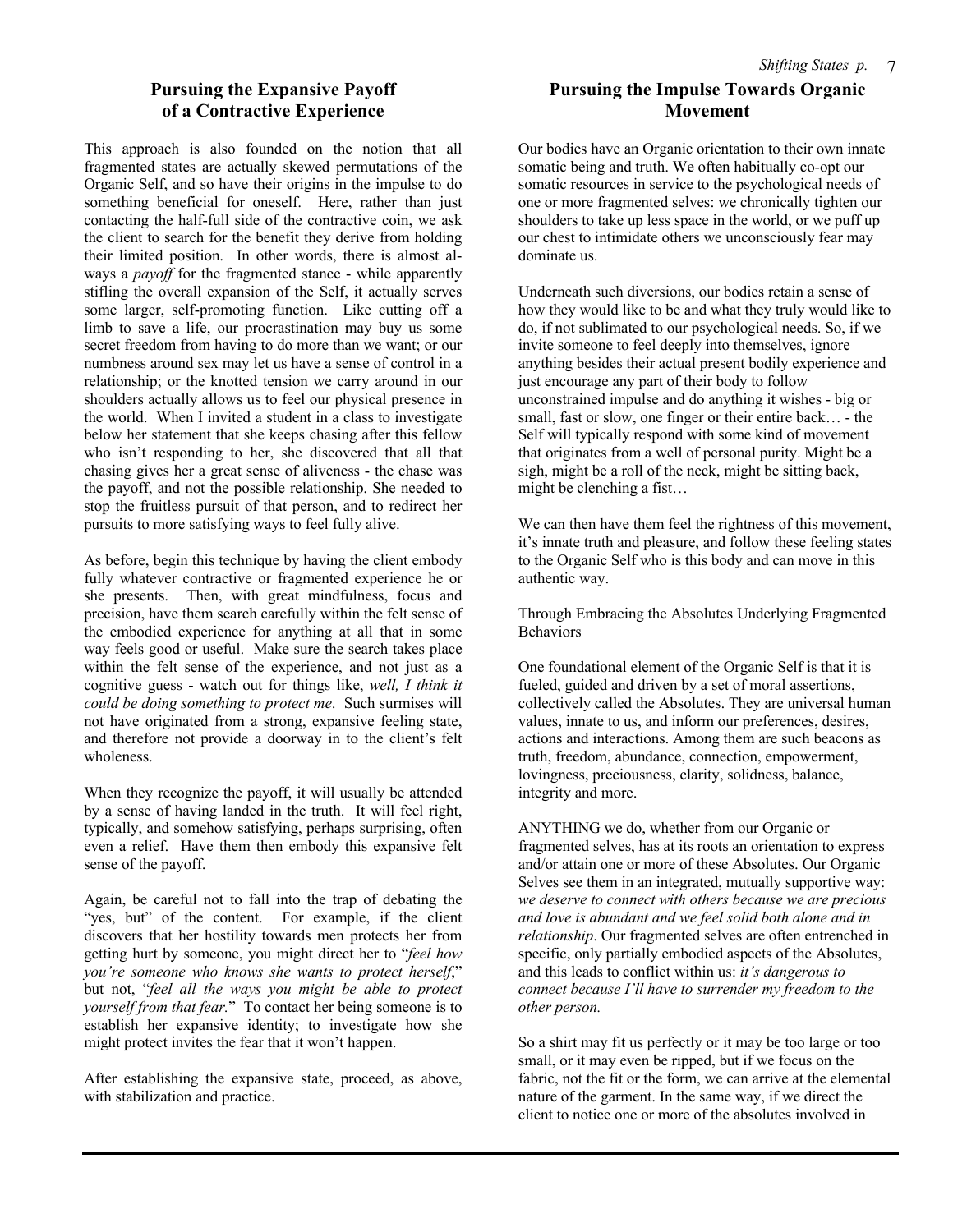their experience, we can move the focus from the story or the pain, etc. to the underlying presence of Self that is there no matter what. If the client describes the trouble they are having with a partner being remote and unavailable, I can respond by saying, so, what you really value is being connected… And from there to have them refocus [in however many steps] from the current relational distress to the clear, felt knowing within the deepest part of them that connection is right and essential. Or if a client struggles with trying to juggle their family needs and their career, we can reshape the conversation towards the importance of balance [another Absolute].

In either case, once we embody the Absolute as a fully engaged presence, we can then pursue the Organic Self who holds and is this presence, the intersection of moral truth and I AM.

#### **Conclusion**

In addition to the ways these pursuits of state-transformation vary from Hakomi and other experiential methods of therapy's descriptions of the change process, it is worth noting that they also require a different orientation to Tracking and reality. All such methods track carefully for specific present experience (tension, voice quality, the presence of the child state, etc.). R-CS, however, adds the need to track not just the *what*, but the *who*; which self-state is expressing this content? Is this half-full or half-empty? Are they hammering or massaging? And for anything sorted to be originated by fragmented states, the need to respectfully disregard them in service to the ultimately more genuine experiences and Selfhood of the Organic Self.

On the other hand, R-CS certainly agrees with hakomi and other therapies that people do, indeed, have missing experiences. While the expansive aspect of Selfhood is already intact, and readily accessible, it is also true that regardless of how innately resourced we all are, we nevertheless may certainly not have had the opportunity to encounter certain necessary developmental events. We may know in our Organic core that our feelings are all ok, but we may never have had the actual experience of lying in someone's arms and sobbing without restraint while being fully accepted. So while R-CS views the essential nature of change as the ability to operate from preferred states, it also actively pursues any therapeutic experimentation necessary to enhance life experience.

Similarly, for some clients, the need to indulge the trance states and/or regress may be necessary, or may be an easier route to take than that of shifting, sheep dogging and inspiring Self-commitment. The drawing power of the trances can be so great as to distract unendingly the attention of the client, and so may need to be indulged. On the other hand, many people report what a relief it is not to have to dig up old memories or dwell upon their stuckness,

not from a need for denial, but because they are so ready to feel good about themselves.

In any case, whatever the method, the shifting states approach is clear in recognizing the inevitable necessity of honoring use-dependency in fostering transformation. Just as a limiting belief has become lodged in the psyche because it's been repeated over and over, so new networks need time and practice to take root. Regardless of how we assist our clients in arriving at new ways of organizing, we cannot consider their transformations complete until they have succeeded in operating regularly from their greatest wholeness.

For practitioners, it behooves us to examine our own beliefs and trances about change. How linear is our concept of the Self? Are we colluding with shifting immediately because we fear going deep? If clients can change quickly, how will we keep our practices going? We know how to work in a certain way - what if we mess up trying something new? To these important questions and others like them R-CS encourages not only seeking their answers, but asking yourself: *Which* you is concerned about them? If you were located in your empowered Self, would these questions be so important?

#### **References**

Almaas, A. H. (1988). *The pearl beyond price: Integration of personality into being: An object relations approach*. Berkeley, CA: Diamond Books.

Eisman, Jon (2005a). "Categories of psychological wounding, neural patterns, and treatment approaches." *Hakomi Forum* Vol. 14-15, pp. 43-50.

\_\_\_\_\_\_\_\_\_\_\_ (2005b, 1995). *The Re-Creation of the self as an approach to psychotherapy.* Ashland, OR: Hakomi Institute of Oregon.

(1989). "The Child State of Consciousness and the Formation of the Self." *Hakomi Forum* Vol. 7, pp. 10-15.

Fosha, Diana, Ph.D. (2002). "True Self, True Other and Core State: Toward a Clinical Theory of Affective Change Process." Paper presented at Los Angeles Psychoanalytic Society and Institute, Feb. 28th.

Karen, Robert (1994). *Becoming attached: First relationships and how they shape our capacity to love*. New York: Oxford University Press.

Kurtz, R. (1990). *Body-centered psychotherapy: the Hakomi method*. Mendicino, CA.: LifeRhythm

Ledoux, Joseph. (1996). *The emotional brain.* New York: Touchstone Press.